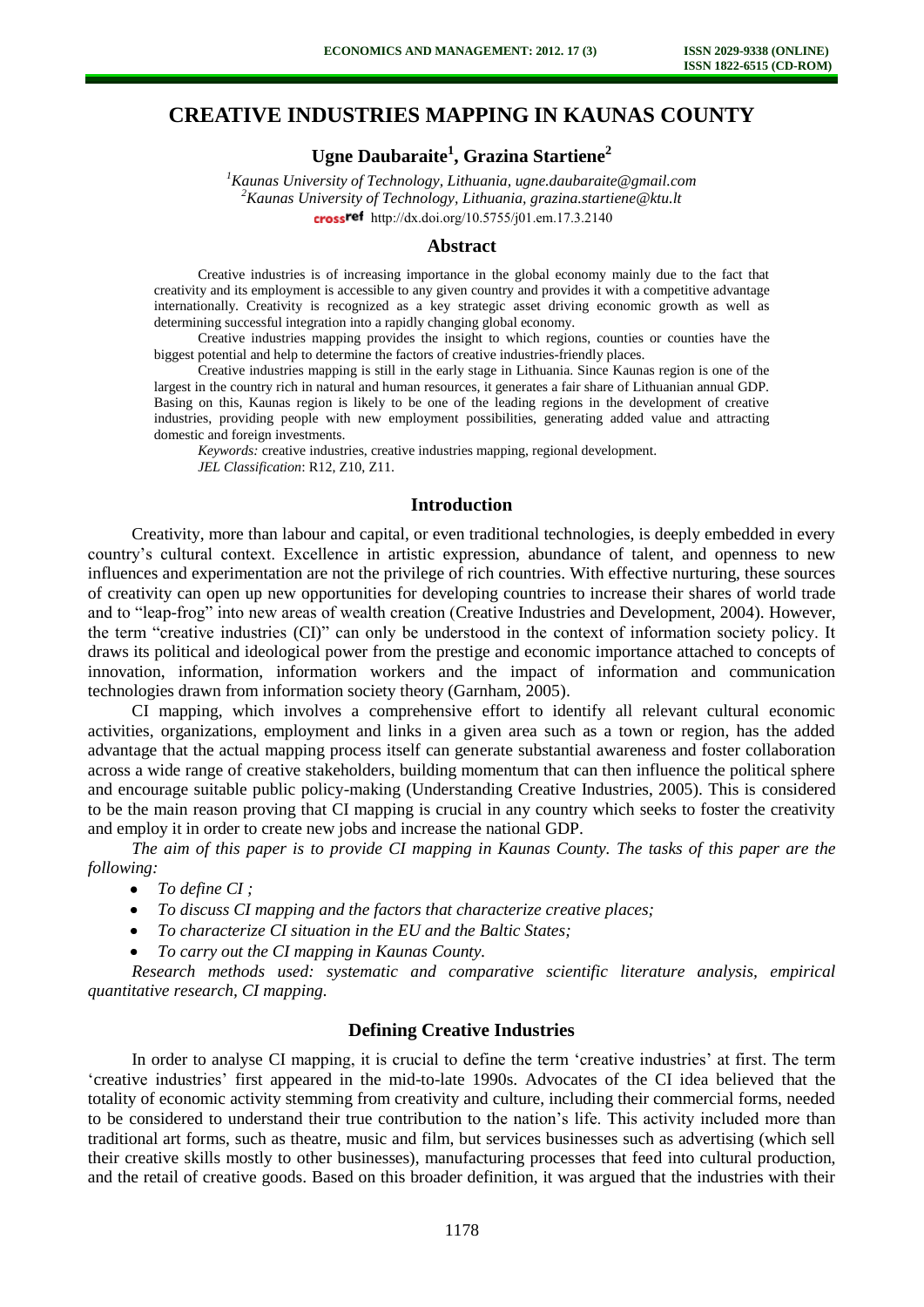roots in culture and creativity were an important and growing source of jobs and wealth creation (Gibbon, 2011).

As Western nations move away from the production of goods and services and concentrate instead on the production of ideas and knowledge, the CI have become the subject of an increasing amount of research and theoretical development (Matheson, 2006). At the moment "CI are becoming increasingly important components of modern post-industrial knowledge-based economies. Not only are they thought to account for higher than average growth and job creation, they are also vehicles of cultural identity that play an important role in fostering cultural diversity" (Green Paper, 2010). Moreover, diversity rather than homogenization appears to characterize both cultural vitality and economic success. Cultural development is generally considered to be an essential part of social development, and cultural diversity provides sources for creative expression that are increasingly being harnessed by players in the CI (Creative Industries and Development, 2004). Matheson (2006) agrees to this, stating that this view places the CI at the centre of civic and commercial life.

While there are obvious connections to and continuities with cultural industries, such as the performing arts and handicrafts, the designation marks a historical shift in approach to potential commercial activities that until recently were regarded purely or predominantly in non-economic terms (Creative Industries and Development, 2004).

It is crucial to understand and define both cultural industries and creative industries as these terms should not be considered to be interchangeable. The term "cultural industries" refers to industries which combine the creation, production and commercialization of creative contents which are intangible and cultural in nature. The contents are typically protected by copyright and they can take the form of a good or a service. CI generally includes printing, publishing and multimedia, audiovisual, phonographic and cinematographic productions as well as crafts and design. This term encompasses a broader range of activities which include the cultural industries plus all cultural or artistic production, whether live or produced as an individual unit. The CI are those in which the product or service contains a substantial element of artistic or creative endeavor and include activities such as architecture and advertising (Understanding Creative Industries, 2005).

Matheson (2006) emphasizes that the distinction between popular and elite culture defines the CI: "the kind of culture that is available to most, if not all people, often highly commercial in nature, comprised of varying kinds of popular music, advertising, magazines, posters, film, video games and so on, and are all created in order to return a financial profit". At the same time it must be noted that different countries use different definitions of CI, it covers different sectors in each country and that is why the universal definition of CI should be established. In this paper we understand CI as: *those industries which have their origin in individual creativity, skill and talent, and which have the potential for wealth and job creation through generation and exploitation of intellectual property* (Lassur, Tafel – Viia, Viia, 2010).

Subsectors of CI in Lithuania (Lassur, Tafel – Viia, Viia, 2010):

- 1. Visual arts, applied arts and heritage;
- 2. Performing arts (theatre, dance, festivals);
- 3. Music (interpreting, composing, producing, publishing, musical instruments, festivals, etc.);
- 4. Architecture;
- 5. Designer fashion, graphic design;
- 6. Film and video;
- 7. Television, radio and interactive media;
- 8. Computer games and interactive software publishing;
- 9. Publishing (books, magazines, newspapers, etc.);
- 10. Heritage (museums, libraries and archives);
- 11. Advertising and public relations and communication activities;
- 12. Educational activities;
- 13. Botanical and zoological gardens;
- 14. Travel agencies and tour operators.

Having briefly discussed the history and concept of CI, we define and understand CI according to the existent concept used in Lithuania. The following part of this paper is based on it. Since we have settled the definition of CI, it is possible to move further to analyzing the CI mapping.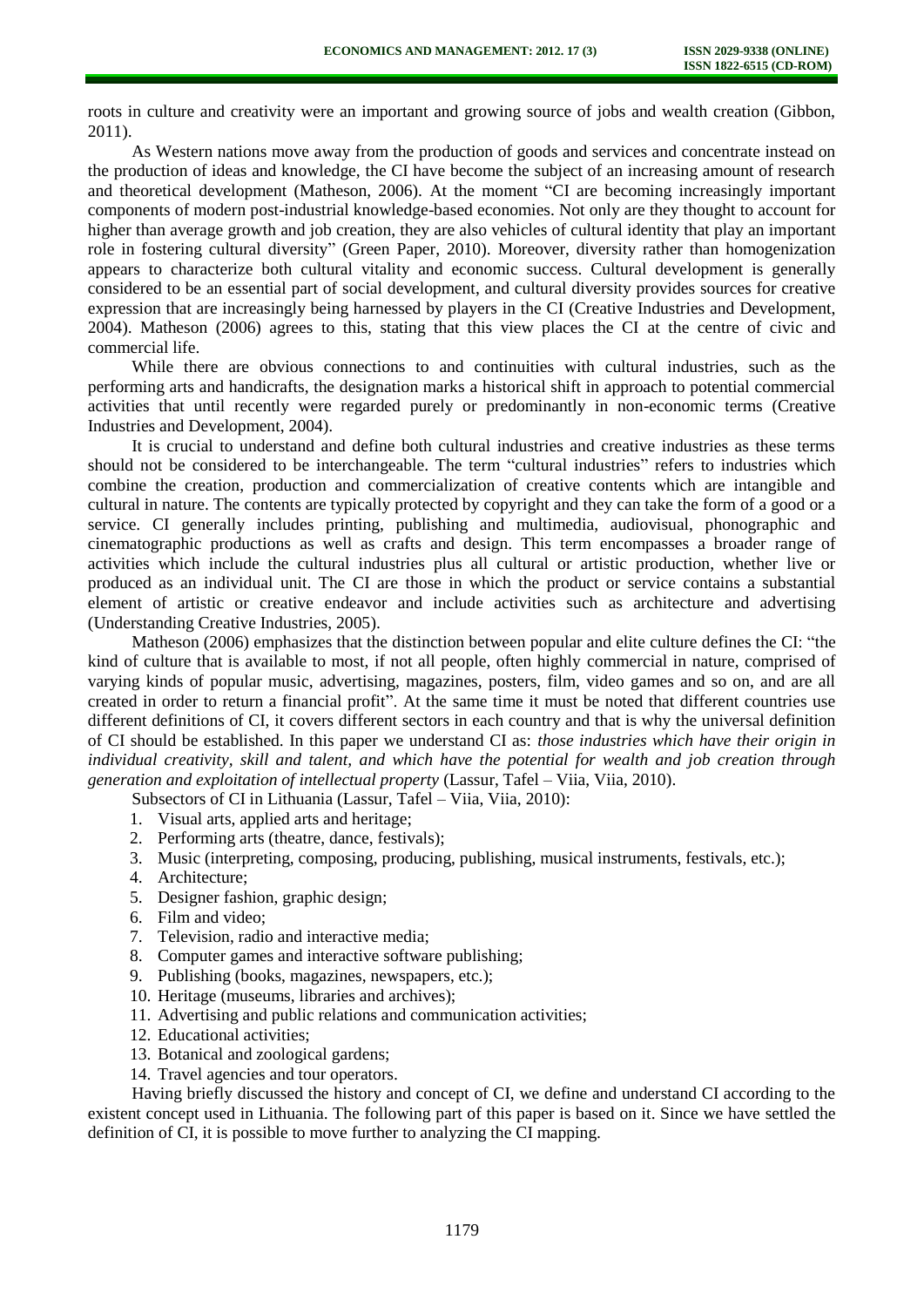# **Mapping the Creative Industries**

During the last decade a number of governments around the world have recognized that CI are becoming increasingly important and started to develop specific policies to promote them. This mainstreaming of what was once considered a sector of marginal interest, which received limited attention from researchers, has led to a growing body of analysis, statistics and mapping exercises on the relationship between culture, CI and economic development to give officials in these countries the raw data they need to make policy. However, the sector is still poorly understood and many governments remain to be convinced of its potential, while trying to accurately measure economic activity in the sector poses considerable obstacles (Understanding Creative Industries, 2005). Most data on the CI do not, unless very carefully checked, provide a robust basis for policy making (Creative Industries and Development, 2004). There are many reasons for this: the recent emergence of the term itself, the large number of individuals and small companies involved, the high proportion of intangible services that are not differentiated or even caught at all by national company reporting methods or financial authorities, just to name a few. However, at the same time it has been noted that some places and particular cities host more CI companies than the rest of the country or a wider region. A wide literature has attempted to "explain the general characteristics of "creative places"; nevertheless, there is still little knowledge of the micro-interactions that creative practitioners and businesses establish within specific local contexts" (Comunian, Chapain, Clifton, 2010). This complex relationship between CI and the place seems to be determined by four interrelated dimensions (Fig.1).



**Figure 1.** Interconnections between CI and place *(source:* Comunian, Chapain, Clifton, 2010)

These dimensions are as follows (Comunian, Chapain, Clifton, 2010):

- 1. Infrastructure: this is a very broad dimension that can include factors external to the creative economy per se;
- 2. Governance: here are included aspects of policy strategies and initiatives and interactions between institutional and non-institutional actors at various levels;
- 3. Soft infrastructure: some places emerge in the CI map thanks to networks, a specific image or identity of the place, the presence of traditions that might become meaningful factors in terms of support for CI to develop and grow, and with regard to the attractiveness of certain places for creative people to live and work (Clifton, 2008);
- 4. Markets: the CI work in very fast-changing markets. Uncertainty of demand and interaction with clients and customers play a key role for the sector.

Geographical scale and location play a role in all of these dimensions (Comunian, Chapain, Clifton, 2010). Hence the CI mapping is aimed at distinguishing the most creative places that are defined by infrastructure, governance, soft infrastructure and the markets. In addition to this, the creativity of the city is regarded as the key to the economic success for the whole industry, therefore many countries and cities try to stress their creative qualifications. CI are important not only as the ultimate goal, but also as the index of industrial creativity of the whole country or city (Creative Klaipeda, 2011). Due to this CI mapping is regarded as a way to stress city's competitive advantage, attract investments and provide people with employment possibilities.

#### **Creative Industries in the European Union and the Baltics**

CI mapping reinforce the view that the role played by major world cities in the creative economy is extremely important (Comunian, Chapain, Clifton, 2010), however Europe's creative and cultural industries are global leaders and competitive exporters in a wide range of fields. They are the heart of creating Europe's culture and identity, and central to promoting Europe's identity around the world (Power, Nielsen, 2010). In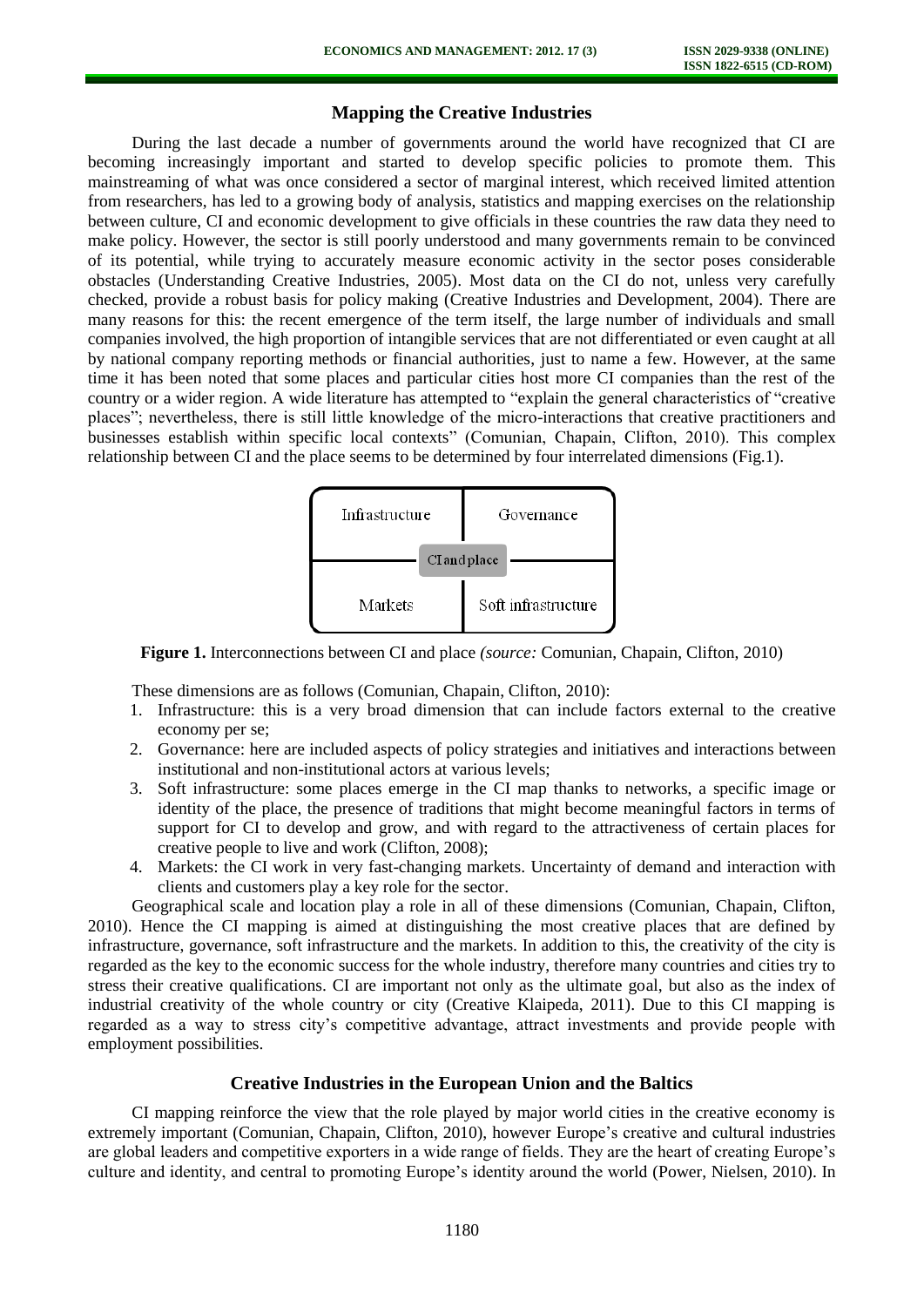order to fully understand and map the CI in Kaunas County, it is important to take a closer look at the circumstances in which CI are being developed in the aforementioned county.

It is crucial to emphasize that regions of Europe with high concentration of creative and cultural industries have Europe's highest prosperity levels. Large urban areas and capital city regions dominate the creative and cultural industries, but some city regions do better than others. The super clusters London and Paris stand out, followed by Milan and Amsterdam. Since 6.5 million people were employed by European creative and cultural industries in 2006, this sector comprises a large and influential power in the economy of the EU (Power, Nielsen, 2010).

Most of the regions in the top 25 highest cultural and creative growth regions are small and medium sized regions. However, the following regions with labor markets over 1 million people were in the top 25 for annual employment growth: Seville (7.78%), Southampton (7.22%), Bilbao (6.51%), Valencia (6.25%), Lithuania (5.79%) and Galicia (5.45%). It should be mentioned that the highest annual employment growth rates in the period 2001 – 2006 are found in Austria, Lithuania, Estonia, Slovakia, Latvia and Slovenia (see Fig. 2) (Power, Nielsen, 2010).



**Figure 2.** Annual CI employment growth rates 2001 – 2006 (*source*: Power, Nielsen, 2010)

Obviously (Fig. 2) Baltic countries have a big potential in the field of CI. Estonia and Lithuania managed to include the financing of creative industries into the National strategy for EU Structural Funds for 2007 – 2013 (Lassur, Tafel – Viia, Viia, 2010). At the same time it must be noted that the globalization level of the state in all three Baltic countries is quite high. In all three Baltic countries, growth trends are observed in the level of globalization overall and the individual fields of globalization - economic, political and sociocultural (Pekarskiene, Susniene, 2011). This proposes that CI and employment in this field must be influenced by increasing power of globalization within each Baltic State.

On the other hand, CI studies that were carried out in all the Baltic States are not comparable because every country has adopted a slightly different methodology that covers different sectors. Consequently, these sectors in the three Baltic countries have been researched and mapped differently, so the real benefits, value added and other economic as well as statistical indicators are not directly comparable. All researches tried to assess both CI's contribution to employment, and its economic role in producing value added and revenues (Table 1). Calculations about the share of GDP or share of employment that CI represents are made very carefully due to possible biases and uncertainties about the sub-industries included (Creative Industries in Estonia, Latvia, Lithuania, 2011)

|                                                       | Estonia (2007 data)     | Latvia (2006 data)      | Lithuania (2006, 2007 data) |  |  |  |  |
|-------------------------------------------------------|-------------------------|-------------------------|-----------------------------|--|--|--|--|
| Number of people working<br>in CI (% of all employed) | 28 000 (4.3%)           | 63 511 (5.8%)           | 61 297 (4.02%)              |  |  |  |  |
| Number of businesses in CI<br>(% of all businesses)   | Over $5000(9.4\%)$      | 9 327 (8.9%)            | 6 149 (8%)                  |  |  |  |  |
| Total income of CI                                    | 1 146 000 000 EUR       | 1 014 000 000 EUR       | 1 256 000 000 EUR           |  |  |  |  |
| CI as a share of GDP                                  | 2.9%                    | n/a                     | 5.2%                        |  |  |  |  |
| Concentration in the capital<br>city                  | 47.1% of CI enterprises | 54.8% of CI enterprises | 70% of value created by CI  |  |  |  |  |

| <b>Table 1.</b> Economic and statistical indicators of CI |  |  |  |
|-----------------------------------------------------------|--|--|--|
|-----------------------------------------------------------|--|--|--|

*Data source:* Creative Industries in Estonia, Latvia, Lithuania, 2011

As seen in the Table 1, Lithuania has less people working in the CI and the number of CI companies is lowest of all the States compared. However, Lithuania enjoys highest CI income among all the countries and has the highest CI share of the GDP. It is crucial to note that CI concentration in the capital city is extremely high and this issue has to be solved in order to promote economic growth in the country as a whole. The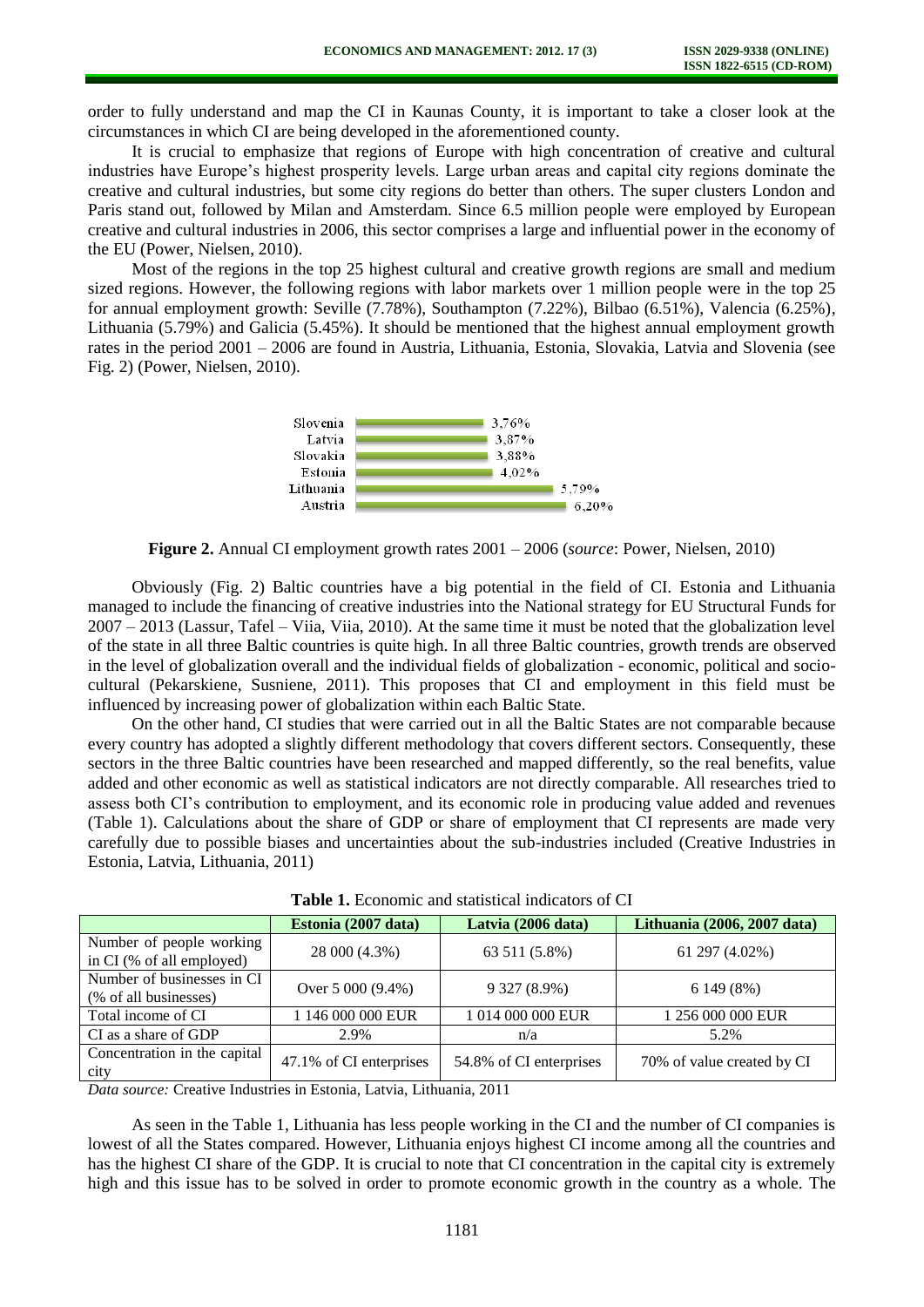Ministry of Culture takes actions to successfully implement the long-term strategic plan Lithuania 2030 and the National reform programme (2020) that summarizes the major structural reforms seeking to remove barriers for Lithuanian economy's growth. Since the creative civil society is one of the priorities discussed in these strategic documents, the cultural economy and CI are particularly important sectors (Creative industries in Estonia, Latvia, Lithuania, 2011).

However, in the context of the EU Lithuania is referred to as a problem-orientated region and stays behind comparing factors, defining majority of development indicators. Recommended priority weaknesses of Lithuania development must be encouraged by the means of regional policy, i.e. population change, development of research and technologies, production sector, transport and tourism infrastructure (Kilijoniene, Simanaviciene, Simanavicius, 2010). In addition to this, CI entrepreneurs feel they lack soft skills like communication, negotiation and conflict management, they would like to receive more information about specific CI problems and needs, get to know the ways of implementing knowledge in practice, enabling dialogue and peer-teaching among participants (Kuttim, Arvola, Venesaar, 2011). It is in this light that an important issue to be discussed arises: CI situation in Lithuania, except for the capital city (Table 1). As seen in Table 1, there is a giant gap between CI in the capital city and the rest of the country and this still holds true according to the 2009-2012 data (Fig. 3).



**Figure 3.**CI dynamics in Lithuania 2009 – 2012 (data source: "Imonių skaičius..." (2012))

What is more, CI mapping does not cover all Lithuania, only a rather small part of it. Wider scale mapping has been carried out in Alytus and Utena counties (*Creative Industries Mapping Document in Alytus and Utena Counties, 2005*); smaller scale mapping has been carried out in so-called the most creative part of Vilnius city – Republic of Užupis, descriptive CI mapping has been carried out in Klaipėda (*Creative Klaipeda, 2011*).

Utena and Alytus counties were selected for the preparation of CI mapping document in order to compare the development and possibilities of adapting the CI methods in these two border regions, famous for paying most attention to tourism. A pilot research was carried out on the opinion of representatives of CI enterprises about the needed and missing skills for creative businesses. Quantitative data provides a clear basis for policy decision making or investment into the particular region (Mazeikis et al., 2005). Concerning smaller scale CI mapping, the qualitative and quantitative study of Republic of Užupis should be mentioned. It reveals statistical CI information and indicators, as well as emotional, social and cultural potential (Lassur, Tafel – Viia, Viia, 2010).

According to the data provided (Table 1, Fig.3), county of Vilnius and the capital city itself comprise a fair share of all the CI in Lithuania and receive more attention. However at the moment of considering the idea to join Vilnius and Kaunas, increasing investments in Kaunas region, fostering technology incubators and new CI incubators (such as *Fluxus Minsitry*), it is important to have the full picture of CI in Kaunas County.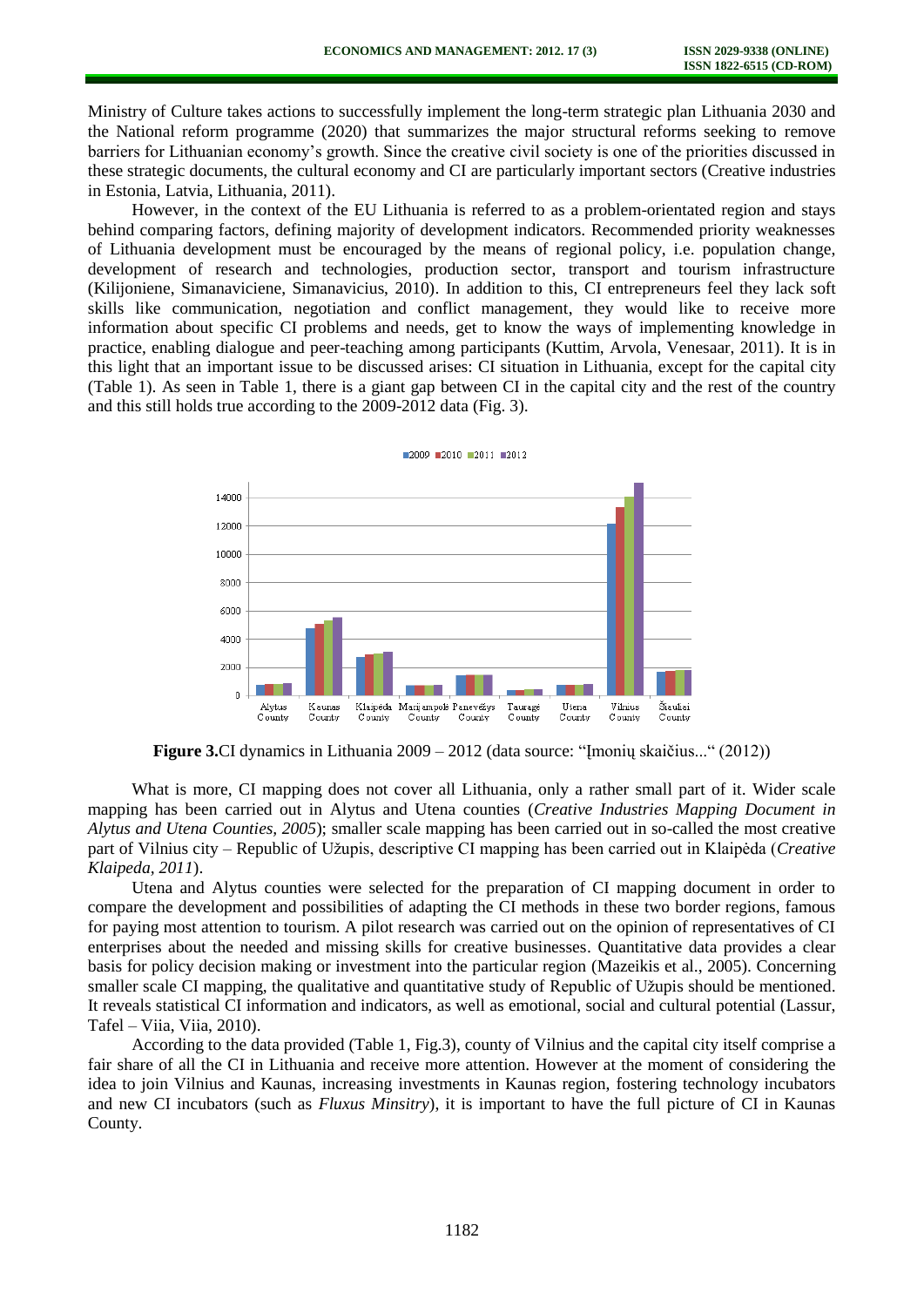# **Creative Industries in Kaunas County**

The given situation reveals that CI in Kaunas County is overlooked. As seen in the Fig.3, Kaunas firmly holds the second position in CI development in Lithuania; it sustains constant growth. In the light of these facts and intensifying cultural life in Kaunas, the upcoming opening of CI incubator *Fluxus Ministry* and tendencies of this kind, it is logical to take a closer look at the CI situation in Kaunas County.

According to the recent research, Kaunas city is attractive for investments and has the following strengths: competitiveness of firms, openness of a city's economy, the increase of attractiveness of a city for tourists, infrastructure of studies, low level of social burden, social security, the quality of transport infrastructure and the level of recreation and culture development (Bruneckiene, Guzavicius, Cincikaite, 2010). The latter can be illustrated by statistical data.

As we can see in the Table 2, enterprises operating in the CI sector in Kaunas County sustain constant growth in the period 2009-2011. At the same time the part CI enterprises comprise among all the enterprises in Kaunas county is growing: it has increased from 13,45% in 2009 to 14,86% in 2012. This is not a dramatic change but it shows that CI enterprises are becoming more important in the region analyzed.

| <b>Creative Industries</b>                                                | 2009    | 2010    | 2011    | 2012   |  |  |
|---------------------------------------------------------------------------|---------|---------|---------|--------|--|--|
| TOTAL (number of CI enterprises)                                          | 4758    | 5054    | 5310    | 5508   |  |  |
| TOTAL (number of enterprises)                                             | 35371   | 35948   | 36614   | 37064  |  |  |
| Part CI comprise in the total number of enterprises                       | 13.45%  | 14.06%  | 14,50%  | 14,86% |  |  |
| Number of inhabitants (of working age)                                    | 428 727 | 425 649 | 408 771 | n/a    |  |  |
| Coefficient* of entrepreneurship, $%$                                     | 1.11%   | 1.19%   | 1,30%   | n/a    |  |  |
| $D_{\text{at}}$ counse Imagin algising "(2012) Cryontain algising "(2012) |         |         |         |        |  |  |

**Table 2.** CI in Kaunas County

*Data source:* "Įmonių skaičius..." (2012), "Gyventojų skaičius..." (2012)

Coefficient of entrepreneurship demonstrates number of CI enterprises per number of inhabitants of working age. Coefficient of entrepreneurship is rather low in Kaunas County in 2009-2011, however it is constantly increasing.

The analyzed data shows that Kaunas County is the up-and-coming region in the sector of the CI. Government and local municipalities must provide positive support for the CI to grow and foster. That is why the opening of *Fluxus Ministry* is seen as a positive step towards the goal of nurturing the CI in Kaunas County.

However, this research was carried out using statistic data provided by the State Department of Statistics. More detailed information must be used in order to carry out a reliable research and propose solutions. At the same time, this research shows that Kaunas County has a lot of potential and must be mapped in detail in order to attract new investments, present employment abilities and the dynamism of Kaunas and its county.

#### **Conclusions:**

- 1. Creativity is given at any country because it derives from cultural and historical events and values. It provides countries with an opportunity to create new jobs, added value and international competitive advantages via CI. CI is a rather new term and is not understood universally, however it defines the industries that employ individual creativity in order to create jobs and wealth.
- 2. Due to the lack of universally accepted definition of CI, mapping it poses a challenge. However, it is very important to map CI in order to evaluate its importance in the national economy.
- 3. Fostering creativity and CI is one of EU priorities. The Baltic States have big CI potential, however it must be noted that CI concentration in capital cities is very high creating a challenge for CI development in other cities and regions.
- 4. CI mapping in Lithuania covers only a small part of the country leaving Kaunas County overlooked. At the moment cultural life and CI activities in Kaunas are increasing, raising the question about overall CI situation in this region.
- 5. CI enterprises in Kaunas County sustain constant growth, the part it comprises among all the enterprises is growing, and coefficient of entrepreneurship is constantly increasing.

*<sup>\*</sup>Coefficient of entrepreneurship is calculated by dividing the number of economic activity subjects (enterprises) by the number of inhabitants of working age*